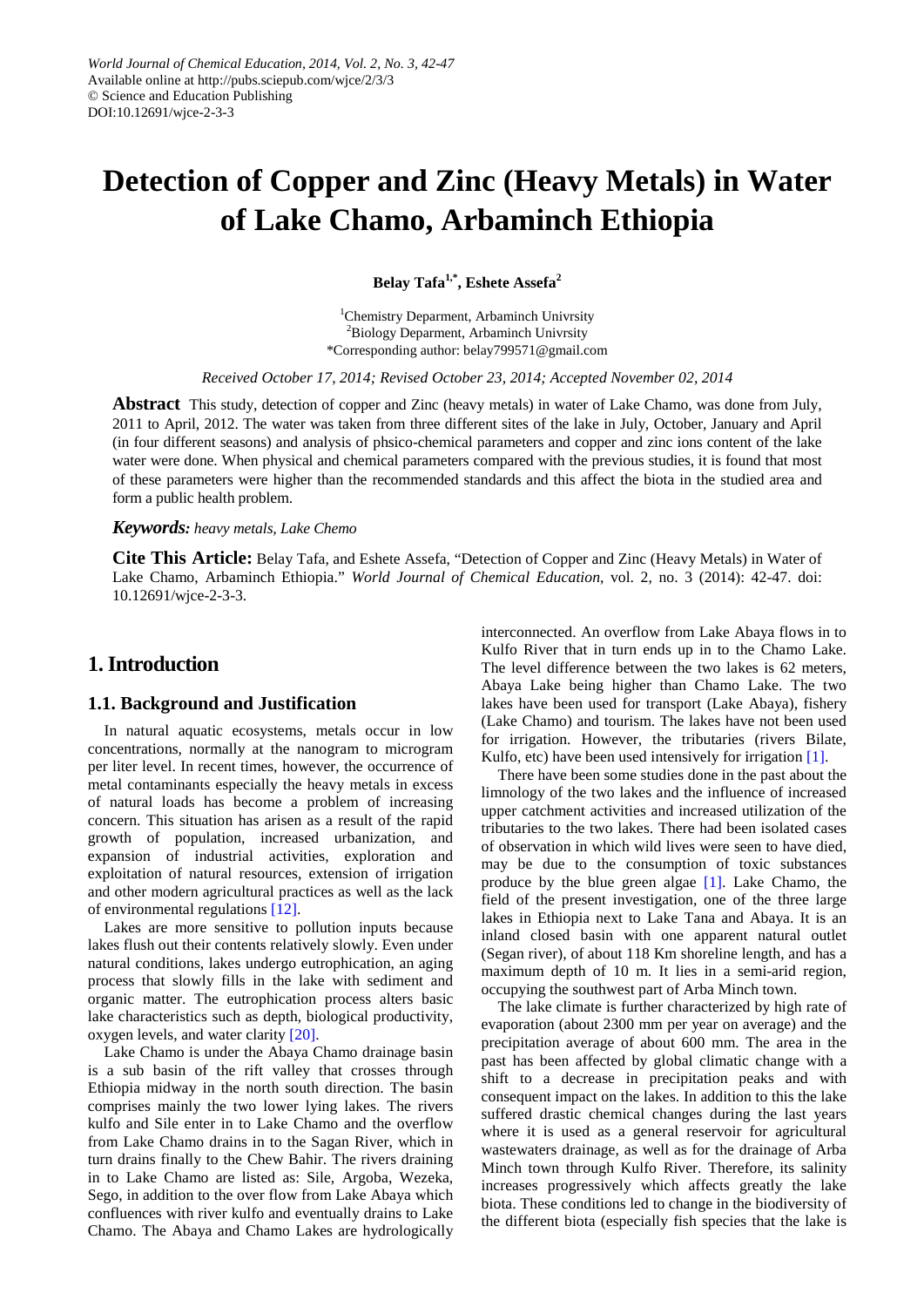known). In previous times, this Lake was known by its fish potential as a freshwater lake, contained freshwater fish species, and now its fish potential is decreasing time to time and at the same time studies showed the water salinity increased progressively from past to present [\[1\].](#page-4-1) The freshwater fish species that were abundant from Lake Chamo are catfish, tilapia and Nile perch, which are less salt tolerate species.

Copper is essential as micronutrient for fish and aquatic life, widely used as a very effective algaecide and molluscicide [\[18\].](#page-5-1) The permissible levels of copper in water are 1.0 ppm, while, in fish tissues, they are 20 ppm [\[23\].](#page-5-2) Since copper from anthropogenic sources eventually contaminates water bodies, toxicity of this metal to aquatic organisms has been intensely studied over the past two decades [\[13,23\].](#page-4-2)

Zinc is an essential trace element in living organisms, being involved in nucleic acid synthesis and occurs in many enzymes. Background values of zinc in natural inland surface waters may vary from 0.001 to 0.2 mg/l or even higher. Zinc and its compounds are extensively used in commerce and in medicine. The common sources of it are galvanized iron work, zinc chloride used in plumbing and paints containing zinc. It is soluble in water and illness may be caused by drinking water containing zinc. Zinc wastes can have a direct toxicity to aquatic life, and fisheries can be affected by either zinc alone or more often together with copper and other metals [\[7\].](#page-4-3)

Taking into consideration that the lake is a closed ecosystem, and as a result of extensive evaporation of water, the accumulation of chemical pollutants (salts, heavy metals, pesticides and other pollutants) is expected to increase annually in all its components (e.g. water, sediment and fish) and to change their quality and affect their aquatic life.

This paper focuses on the studying of the water quality criteria, distribution of copper and zinc in the water of Lake Chamo.

## **1.2. Objectives**

#### **1.2.1. General Objective**

• To study the water quality and the accumulation of copper and zinc (heavy metals) in the water of Lake Chamo

## **1.2.2. Specific Objectives**

- The specific objectives includes
- To study accumulation of copper and zinc in water of Lake Chemo
- To study the physico-chemical parameters of Lake Chemo
- To draw appropriate recommendation and conclusion about Lake Chamo after analysis of the result.

## **2. Materials and Methods**

### **2.1. Study Area**

**Lake Chamo** is a lake in the Southern Nations, Nationalities, and Peoples Region of southern Ethiopia. It is located in the Great Rift Valley at an elevation of 1,235 meters. It is just to the south of Lake Abaya and the city of

Arba Minch, and east of the Guge Mountains. The lake's northern end lies in the Nechisar National Park. According to figures published by the Central Statistical Agency, Lake Chamo is 26 kilometers long and 22 Km wide, with a surface area of 551 square kilometers and a maximum depth of 10 meters.



**Figure 1.** Lake Abaya and Chamo with the main road from Addis Ababa to Arba Minch

### **2.2. Sampling and Procedure**

The study was carried out for one year from July 2011 to May 2012 during four subsequent seasons (two rainy (October and April) and two dry seasons (July and January)). Samples of water was seasonally taken from three different localities (Kulfo, Centere and Sile sites) covering the whole lake area. The first site (Kulfo) is near the mouth of Kulfo river  $($   $\sim$  50m), the second site is near the center of the lake and the third site is near the mouth of Sile river  $($   $\sim$  50m).

On site sampling, the temperature  $({}^{\circ}C)$  of the surface water, salinity (g/l), conductivity (mmhos/cm), dissolved oxygen (mg/l) and pH were measured using electronic portable meters and digital pH meter.

A water sampler (polyvinyl chloride Van Dorn bottle) of 2L capacity was used to collect surface water (e.g. 15 cm depth) from the three different localities. The chemical parameters were measured using methods adopted by standard methods described in APHA (4).

## **2.3. Determination of Physicochemical Parameters**

On site sampling, the temperature  $(^{\circ}C)$  of the surface water, salinity (g/l), conductivity (mmhos/cm), dissolved oxygen (mg/l) and pH were measured using electronic portable meters and digital pH meter.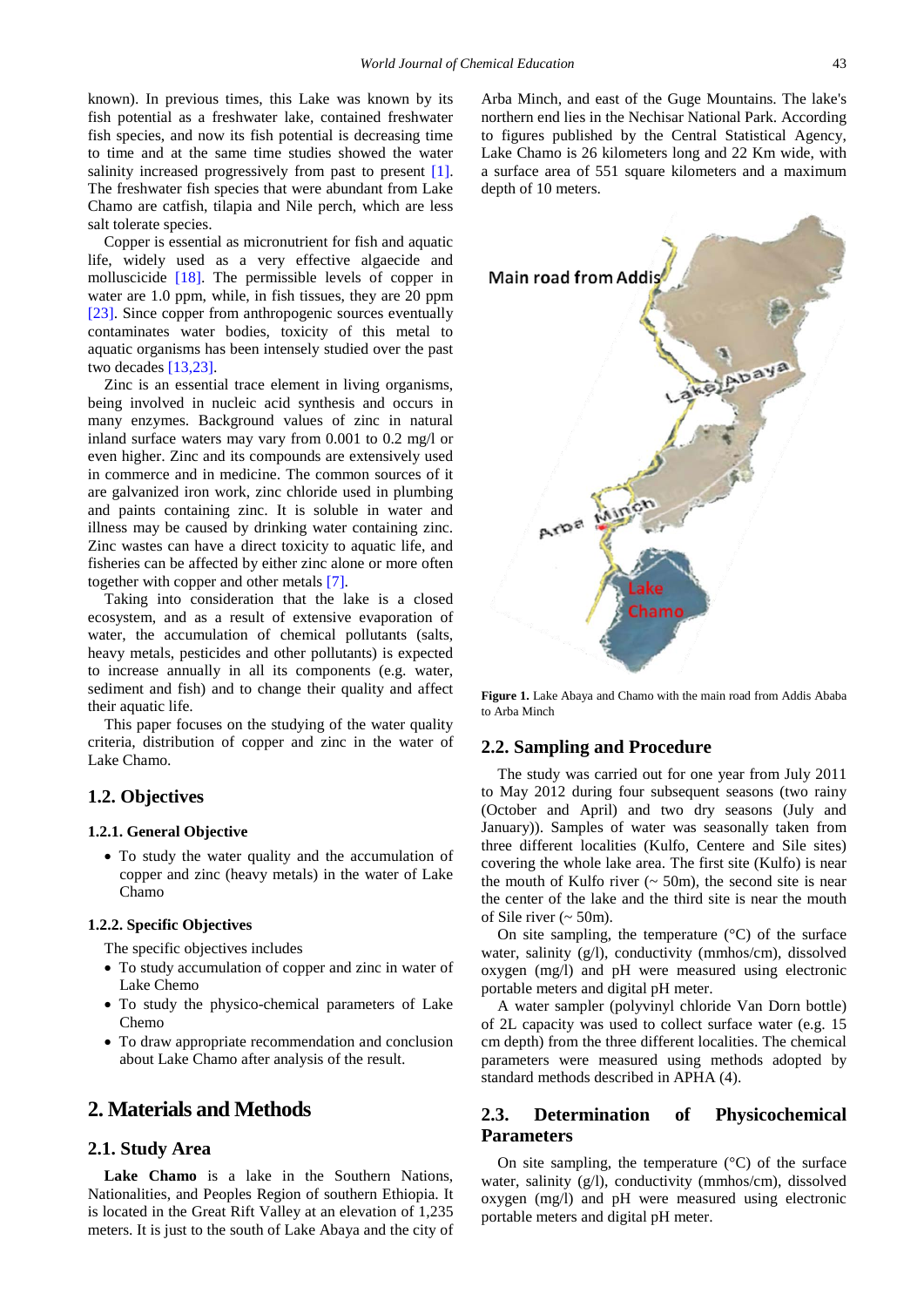## **2.4. Analysis of Heavy Metals**

Concentrations of the heavy metals (Copper and Zinc) in the lake water were determined using flame atomic absorption spectrophotometer (expressed in mg/l).

## **3. Result**

## **3.1. Physicochemical Parameters**

The results of these parameters of Lake Chamo are shown in Table 1. The minimum water temperature was recorded during in October in all sampling sites (27.8°C), while the maximum one was observed during January (29.90°C) at Kulfo site and April (29.50°C,) at Sile site and the total mean of lake chamo was 28.58 during the study time. The higher values of electrical conductivity (EC) were recorded during April in all sites (1.38 mmhos/cm in Kulfo site, 1.27 mmhos/cm in Sile site and 1.26 mmhos/cm in the center site), while the lower (0.99 mmhos/cm) were recorded during October at Sile site and the mean total of electrical conductivity was 1.12 mmhos/cm during the study period. The higher value of total dissolved solids (TDS) was recorded during April (1100.00 gm/l) at Sile site and the lower value was recorded during July (608.00 gm/l) at the center of Lake Chamo and the average TDS in all sites was 725.58 gm/l. The minimum value of salinity was recorded at Sile site during July, Juanuary and April (614.00 ppm) and the maximum value was recorded during October (647.00 ppm) at Kulfo site and 646.00 ppm at the center of the lake and the average salinity of Lake Chamo during this study was 629.50 ppm.

**Table 1. Monthly variation of physico-chemical parameters in Lake Chamo during the study period**

| Sille Site    |               |          |            |          |      |       |             |        |          |                 |                 |         |         |          |             |
|---------------|---------------|----------|------------|----------|------|-------|-------------|--------|----------|-----------------|-----------------|---------|---------|----------|-------------|
| Seasons       | Temp          | $\rm EC$ | <b>TDS</b> | Salinity | Ph   | DO    | <b>TALK</b> | TH     | Chloride | NO <sub>2</sub> | NO <sub>3</sub> | $PO4-3$ | $SO4-2$ | Cu       | Zn          |
|               | $(^{\circ}C)$ | (ms)     | (Mg/L)     | (ppm)    |      | (ppm) | (Mg/L)      | (Mg/L) | (Mg/L)   | (Mg/L)          | (Mg/L)          | (Mg/L)  | (Mg/L)  | (Mg/L)   | (Mg/L)      |
| July          | 29.10         | 1.07     | 618.00     | 614.00   | 8.47 | 8.86  | 1080.00     | 80.00  | 129.14   | 43.00           | 0.90            | 1.39    | 82.30   | 0.06     | 0.14        |
| Oct           | 28.90         | 0.99     | 612.00     | 646.00   | 8.40 | 8.40  | 1120.00     | 72.00  | 123.78   | 49.00           | 2.50            | 2.09    | 73.45   | < 0.0001 | < 0.0001    |
| Juan          | 29.50         | 1.07     | 621.00     | 614.00   | 9.00 | 7.46  | 1080.00     | 80.00  | 130.14   | 42.50           | 0.80            | 1.49    | 84.20   | 0.03     | 0.05        |
| April         | 29.30         | 1.27     | 1100.00    | 614.00   | 8.92 | 7.54  | 1084.00     | 86.00  | 131.14   | 52.00           | 2.60            | 2.46    | 94.60   | 0.07     | 0.04        |
| Mean          | 29.30         | 1.10     | 737.75     | 622.00   | 8.70 | 7.82  | 1091.00     | 79.50  | 128.55   | 46.63           | 1.70            | 1.86    | 83.64   | 0.05     | 0.08        |
| Centere Site: |               |          |            |          |      |       |             |        |          |                 |                 |         |         |          |             |
| July          | 27.90         | 1.07     | 608.00     | 624.00   | 8.50 | 8.72  | 1260.00     | 72.00  | 151.64   | 42.00           | 1.10            | 1.53    | 56.30   | 0.02     | 0.30        |
| Oct           | 26.90         | 1.08     | 651.00     | 646.00   | 8.20 | 8.70  | 1074.00     | 68.00  | 149.74   | 51.00           | 0.60            | 1.39    | 42.76   | < 0.0001 | < 0.0001    |
| Juan          | 27.60         | 1.06     | 645.00     | 624.00   | 8.90 | 8.43  | 1260.00     | 71.00  | 150.64   | 48.30           | 1.40            | 1.51    | 64.30   | 0.03     | 0.32        |
| April         | 28.20         | 1.26     | 900.00     | 624.00   | 8.92 | 8.23  | 1262.00     | 74.00  | 152.67   | 37.00           | 1.20            | 1.91    | 59.30   | 0.09     | 0.05        |
| Mean          | 27.65         | 1.12     | 701.00     | 629.50   | 8.63 | 8.52  | 1214.00     | 71.25  | 151.17   | 44.58           | 1.08            | 1.59    | 53.17   | 0.05     | 0.22        |
| Kulfo Site:   |               |          |            |          |      |       |             |        |          |                 |                 |         |         |          |             |
| July          | 29.20         | 1.08     | 630.00     | 633.00   | 8.10 | 7.86  | 1122.00     | 74.00  | 151.34   | 46.00           | 1.30            | 1.77    | 75.30   | 0.04     | 0.30        |
| Oct           | 27.30         | 1.05     | 659.00     | 647.00   | 8.70 | 7.98  | 1124.00     | 68.00  | 129.77   | 50.00           | 3.20            | 1.85    | 52.26   | < 0.0001 | ${<}0.0001$ |
| Juan          | 29.90         | 1.08     | 663.00     | 634.00   | 8.90 | 7.74  | 1120.00     | 76.00  | 151.34   | 47.40           | 1.70            | 1.67    | 74.30   | 0.03     | 0.62        |
| April         | 29.10         | 1.38     | 1000.00    | 634.00   | 8.92 | 7.70  | 1121.00     | 81.00  | 153.61   | 45.00           | 2.10            | 2.01    | 84.30   | 0.09     | 0.05        |
| Mean          | 28.88         | 1.15     | 738.00     | 637.00   | 8.66 | 7.82  | 1121.75     | 74.75  | 146.52   | 47.10           | 2.08            | 1.83    | 71.54   | 0.05     | 0.32        |
|               |               |          |            |          |      |       |             |        |          |                 |                 |         |         |          |             |
| Mean<br>Total | 28.58         | 1.12     | 725.58     | 629.50   | 8.66 | 8.05  | 1142.25     | 75.17  | 142.08   | 46.10           | 1.62            | 1.76    | 69.45   | 0.05     | 0.21        |

The pH values of the lake water were alkaline, with average pH of 8.66 and the lowest reading was recorded during July (8.10) at Kulfo site, while the maximum record was recorded during January (9.00) at Sile site. For dissolved oxygen, the maximum value was measured during October (8.70 mg/L) at the center site, while the lowest reading was recorded in April (7.54 mg/L) at Sile site and the average dissolved oxygen during the study period was 7.82 mg/l. For total alkalinity, the lower values recorded during October (1074.00 mg/l) while the higher values were recorded during April (1262.00 mg/l) at the center of the lake and the average total alkalinity was 1142.25 mg/l. The average chloride values were recorded as 142.08 mg/l with maximum value was measured during April (153.61 mg/l) at Kulfo site and the lowest value was recorded during October (123.78 gm/l) at Sile site. For total hardness (TH), the lower value recorded during October (68.00 mg/l) at Kulfo and center of the lake while the higher value was recorded during April (81.00 mg/l) at Kulfo site and the mean total hardness of the lake was 75.17 mg/l.

The seasonal variations of nitrite show that the lower values recorded during April (37.00 mg/l) at the center of the lake while the higher values were recorded during April (52.00 mg/l) and the average nitrite value was 46.10 mg/l. The results of the nitrate revealed that the higher values recorded during April (2.60 mg/l) and October (2.50 mg/l) at Sile site and the lower values were recorded during October (0.60 mg/l) at the center of the lake and the mean nitrate value during the study period was 1.62 mg/l. The highest value of phosphate  $(PO<sub>4</sub><sup>-3</sup>)$  was recorded in October (2.09 mg/l) at Sile site while the lower value was recorded in July and October (1.39 gm/l) at Sile and center of the lake and the mean value of phosphate was 1.76 mg/l. The mean value of sulphate ion  $(SO<sub>4</sub><sup>-2</sup>)$  during the study period was 69.45 mg/l while the highest and the lowest value were recorded during April (94.60 mg/l) at Sile site and October (42.76 mg/l) at the center of the lake respectively.

#### **3.2. Copper and Zinc in Water**

The mean value of copper and Zinc ions during the study period were 0.5 mg/l and 0.21 mg/l while concentrations of copper and Zinc in water showed a regular distribution pattern, where there were an obvious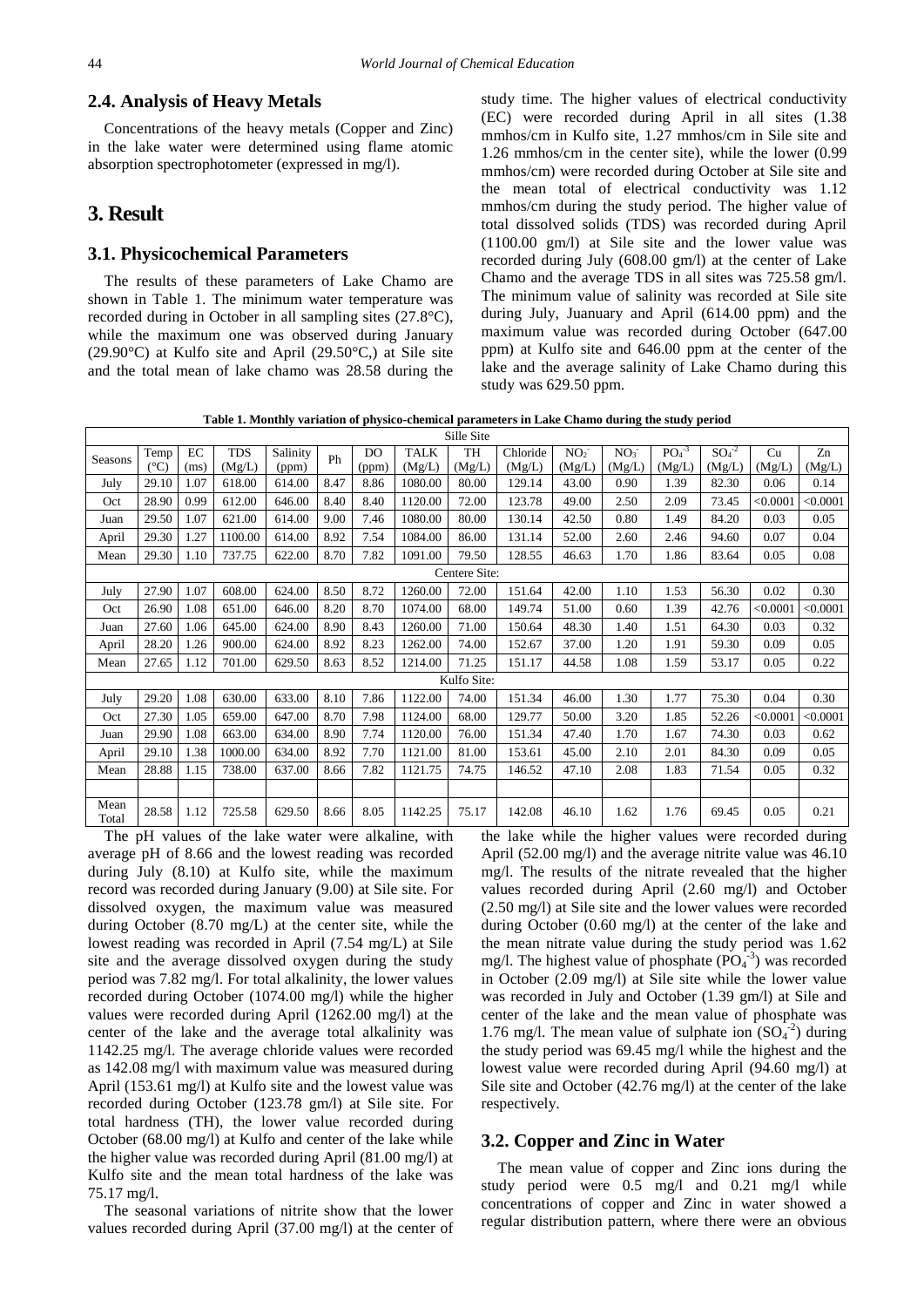gradual decrease from October (<0.0001 mg/l) at the three sites to January (0.03 mg/l of Cu and 0.05 of Zn) and return to increase of Copper during April (0.09 mg/l) in the three site and Zinc during January (0.62 mg/l). The values of all the studied parameters in spring, summer and autumn with the exception of salinity, the dissolved oxygen, total alkalinity and total hardness were significantly increased when compared with the values of winter

## **4. Discussion**

Assessment and control of aquatic pollution depended upon physico-chemical monitoring to identify and quantify toxicants and to provide data that, for regulatory purposes, could be compared to allowable concentrations for particular recipient water [\[15,16\].](#page-5-3) The concept that water quality criteria are the basis for any kind of water pollution control policy is certainly valid [\[11\].](#page-4-4)

#### **4.1. Physico-chemical Characteristics**

*Temperature:* The water temperature increased in the January season due to the increasing in air temperature. There is no clear thermal stratified recorded in the lake due to shallowness of the lake (10m depth in max). The minimum and maximum lake temperature was coincided with the minimum and maximum atmospheric temperature in the region. The surface water temperatures of Lake Chamo are a little higher to those of other Ethiopian Rift Valley Lakes including Lakes Ziway 18.5-27.5°C; [\[14\],](#page-4-5) Abijata and Langano 18-27°C; [\[9\]](#page-4-6) and Awassa 23.8- 28.4 $\degree$ C [\[8\]](#page-4-7) and other lakes, like Lakes Kilole 18.5-24 $\degree$ C; [\[9\],](#page-4-6) Babogaya  $20.5{\text -}28.4^{\circ}\text{C}$ ; [\[26\]](#page-5-4) and the Legedadi Reservoir 22.2-23.9°C; [\[2\].](#page-4-8)

*Electrical conductivity:* The increasing of the values during April may be attributed to the decreasing on the water level as a result of high rate of evaporation and lowering the amount of drainage water pour in the lake during this season. During October (rainy season), the lower values were due to direct effect of dilution by drainage water especially areas facing the drains. It was found that, the values of EC are tremendous than, and more thousands folds of, the 200 μmhos/cm value marking eutrophication in aquatic habitats [\[19\].](#page-5-5)

*Total dissolved solids (TDS):* The total dissolved solids increased during April that mainly attributed to high rate of evaporation and lowering the water level in the Lake due to the flow of the drainage water from the main drains was lowered. While the TDS decreased during July (608 mg/l) which may be attributed to the raising of the water level in the lake because of increasing of the amount of drainage water during May to June. TDS reflect the increasing extent of industrial and domestic discharge in aquatic habitat[s \[21\].](#page-5-6)

*Salinity:* As a whole, the salinity considered being the main factor responsible for the deterioration of the environmental conditions of the Lake Chamo and the drop in its fish production. The highest value of 647 mg/l recorded during October may be attributed to the high rate of evaporation in the region, while the lowest value of 614 mg/l recorded during July, may be due to the effect of dilution arises from drainage water from Kulfo and other rivers.

*pH*: The pH of Lake Chamo ranged from a minimum of 8.10 in July, 2008 to a maximum of 9.00 in January, 2008. The pH values recorded for this lake in the present study are closer to the result obtained by Eyasu; 8.53-9.44; [\[10\]](#page-4-9) in the same lake. On the other hand the pH values of Lake Chamo, were generally lower than those recorded in the nearby crater lakes, Lake Bishoftu; 9.2; [\[19\]](#page-5-5) and Babogaya; 8.84-9.09; (26 The pH values are low during July than other seasons, which may be attributed to the decomposition of organic matter. Furthermore, the pH values increased relatively during January. This relative increase mainly attributed to the increasing of photosynthetic activity, which reduces the  $CO<sub>2</sub>$  amount in water. In addition, this may be attributed to the low levels of dissolved oxygen where there is a negative correlation between pH and dissolved oxygen.

*Dissolved oxygen:* The highest value of dissolved oxygen of 8.7 mg/1 recorded during October, which mainly attributed to decreasing of temperature, prevailing winds action that permits to increase the solubility of atmospheric oxygen gas [\[17\].](#page-5-7) The dissolved oxygen values showed relative decrease during April (7.54 mg/l) which is mainly attributed to elevation of water temperature that leading to decrease the solubility of oxygen gas (Rai, 2000), in addition to the oxidation of organic matter by the microbial activity of microorganisms, which consumes a part of dissolved oxygen. On the other hand the oxygen concentration in the surface water of Lake Chamo was generally closer to those recorded for other Ethiopian lakes, Lake Kilole; 3.4 to 10.6 mg  $O_2$   $1^{-1}$ ; (10), and Babogaya; 2.75-15.8 mg O<sub>2</sub> l<sup>-1</sup>; [\[26\].](#page-5-4)

*Alkalinity*: For total alkalinity, the obtained results increased during April whereas decreased during October. The increasing of bicarbonate during April attributed to decrease in water and air temperatures led to the precipitation of calcium bicarbonate. The use of lake water for irrigation and evaporation may be the reason for fluctuation of alkalinity of the current lake. Irrigation affects the water input-output relationship thereby determining the extent of evaporative concentration of ions [\[25\].](#page-5-8) It is also considered that the diversion inflows are one of the main reasons for the increases in the salinity of many lakes of the world's largest and permanent lakes during the last several decades [\[24\].](#page-5-9)

*Chloride:* The highest value of chloride was recorded during April and the lowest value was recorded in October. The high rate of evaporation during April and low water level of the lake; as well as, the decrease in the discharged runoff during April; regard the main reason for increase the chloride content. The lowest values in October attributed mainly to the dilution effect of the introduced agricultural runoff from surroundings, especially, during October where the amount of discharged runoff increased.

*Total Hardness:* In the present study, the general seasonally average trend was characterized by a progressive increase during April and decrease during October reported that the increase in hardness concentration in April may be due to the increase in dissolved oxygen with temperature decrease, but the decrease in levels in October were due to the carbonic acid decrease leading to the precipitation of CaCO3.

*Nitrite:* It is quite clear from the above mentioned results that, nitrite contents in Lake Chamo showed relative narrow monthly fluctuations. The results declared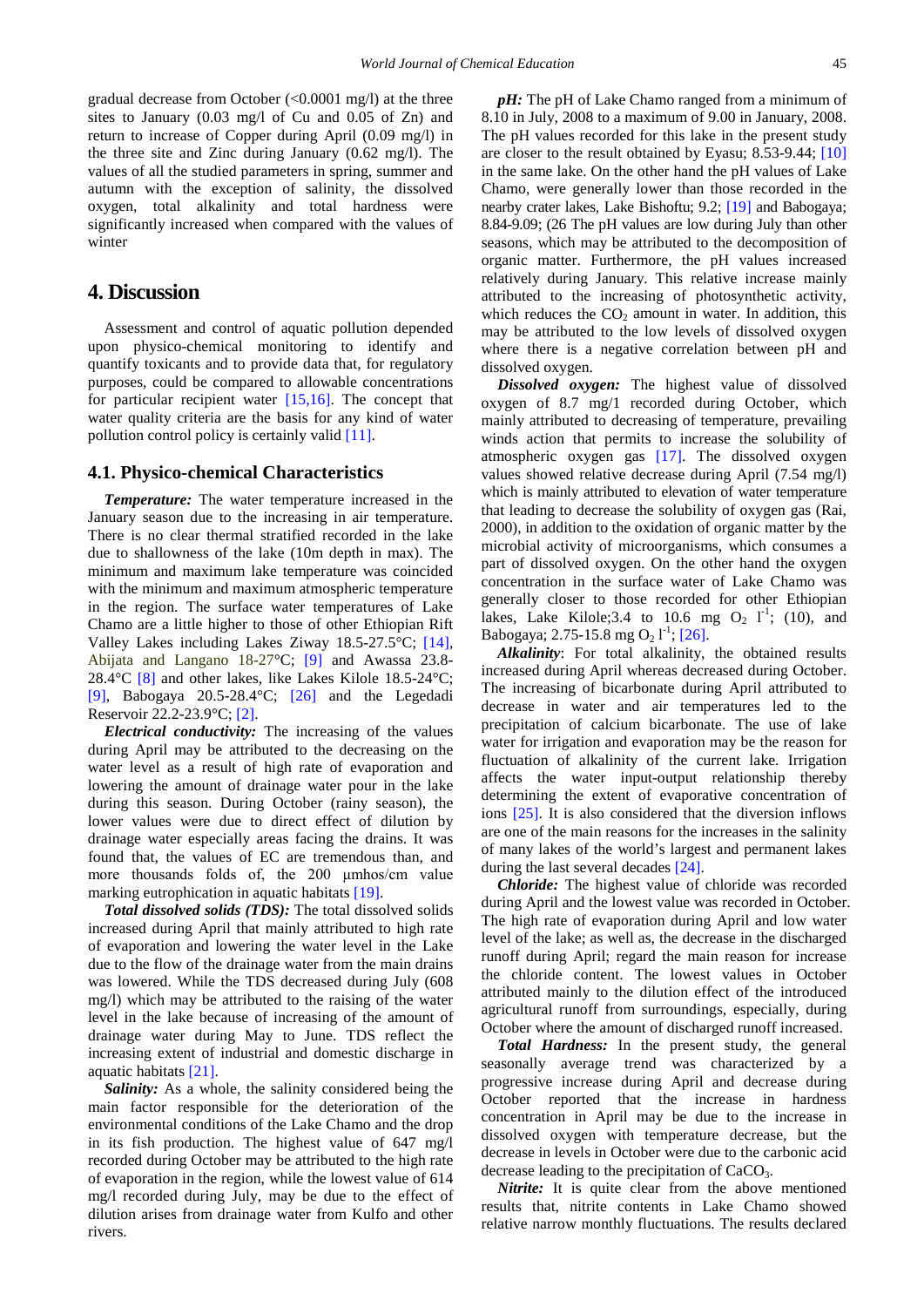that the nitrite concentration increases during April and October, which mainly attributed to oxidation of exist ammonia yielding nitrite as reaction intermediate [\[22\].](#page-5-10) European Economic Community standards [\[3\]](#page-4-10) has set 100 μg/l as a maximum admissible limit for nitrite in natural water and here in all cases, Lake Chamo exceed the admissible levels by several times and this may due to increase of organic pollutants or domestic wastes. Nitrite poisoning causes fish mortality resulting in converting hemoglobin to form methemoglobin [\[5,6\].](#page-4-11)

*Nitrate:* Nitrate is a prime plant nutrient and rising in its concentrations might be expected to increase the eutrophication of waters [\[12\].](#page-4-0) In Lake Chamo, the nitrate values in water varied, in the same trend of nitrite, in the range from 1.39 mg/l (July) to 2.46 mg/l (April). From the mentioned results, it is obviously that, nitrate contents in Lake Chamo showed also a relative narrow monthly fluctuation. Nitrate concentrations are dependent on the type of agricultural runoff. In the areas where nitrate is derived from organic pollution, the high nitrate may be accompanied by high chloride concentration.

## **4.2. Concentrations of Copper and Zinc in the Water of Lake Chamo**

It appears that seasonal variations in the concentrations of trace elements in the lake are strongly dependent on both the drainage water discharged from the various drains in the lake as well as the velocity and direction of winds. The presence of trace metals in Lake Chamo is mainly of allochthonous origin due to either agricultural influx, wastes of farms or sewage via surrounding cultivated lands.

The distribution patterns of Cu and Zn in the Lake water increased in January and April which may be attributed to concentration of different ions in the lake due to excessive evaporation in January. January is characterized by dry season in the area and evaporation of water in aquatic environments are high during in this period and another reason why this two heavy metals increase in April may be the release of heavy metals from the surroundings due to runoff and also sediments to the overlying water under the effect of both high temperature and fermentation process resulted from decomposition of organic matter [\[4\].](#page-4-12) April is characterized by the second rainy season in the area and it is the time of farmers cultivation their crops. The increase of these heavy metals in this month might be due to runoff chemicals from fertilizers and pesticides from the surrounding. In addition, the values of Cu and Zn showed an obvious decrease in the water during October (cold period) due to precipitation of heavy metals from water column to the sediments under slightly high pH values and the adsorption of heavy metals onto organic matter and their settlement downward [\[10\].](#page-4-9) October is characterized by short heavy rainy season of the area.

# **5. Conclusion**

This study revealed that the physicochemical variables such as temperature, DO, Alkalinity, TDS and Salinity of Lake Chamo were higher than the recommended standards and this affect the biota in the studied area and forms a public health problem.

The pH of this study showed that the lake water was slightly alkaline which might have an effect on the availability of dissolved metals.

The concentrations of dissolved Cu and Zn in the lake water were undetectable during the rainy season. However, these metals were detected in the samples of the water in the other three seasons.

## **Acknowledgement**

We would like to express our heartfelt gratitude to Arbaminch university research coordinator office for the financial aid and Arbamiich city Fisheries Corporation for their unreserved and committed consistent support and guidance of our research.

## **Statement of Competing Interests**

The authors have no competing interests.

# **References**

- <span id="page-4-1"></span>[1] Ababu Teklemariam, (2005). Water Quality Monitoring in Lake Abaya and Lake Chemo Region: A Research Based on Water Resources of the Abaya-Chamo Basin - South Ethiopia, Ph.D. thesis.
- <span id="page-4-8"></span>[2] Adane Sirage. (2006). Water quality and Phytoplankton Dynamics in Legedadi Reservoir. MSc Thesis Addis Ababa University*,*  Addis Ababa 109 pp.
- <span id="page-4-10"></span>[3] Ali, M.H.H. 2002. Impact of agricultural and sewage effluents on the ecosystem of Lake Qarun, Egypt. Ph.D. Thesis, Faculty of Science, Al-Azhar University, Egypt.
- <span id="page-4-12"></span>[4] APHA (American Public Health Association) 1992. Standard Methods for the Examination of Water and Wastewater. 18th ed., Greenberg, A.E.; Clesceri, L.S. & Eaton, A.D. (editors). APHA, WEF & AWWA, Washington D.C.
- <span id="page-4-11"></span>[5] Boyd, C.E. (1979): Water quality in warm water fish ponds, Agricultural Experiment station, Auburn University, Alabama, USA.
- [6] Boyd, C.E. 1990. "Water quality in ponds for Aquaculture". Birmingham Publishing Co. Birmingham, Alabama, USA.
- <span id="page-4-3"></span>[7] Clarke, M.L.; D.G. Harvey and D.J. Humphreys, (1981). Veterinary Toxicology. 2nd ed., ELBS & Bailliére Tindall, London.
- <span id="page-4-7"></span>[8] Demeke Kifle. (1985). Variation in phytoplankton primary production in relation to light and nutrients in Lake Awassa. MSc Thesis, Addis Ababa University, Addis Ababa: 108 pp.
- <span id="page-4-6"></span>[9] Elizabeth Kebede, Zinabu Gebre-Mariam and Ahlgren, I. (1994). The Ethiopian rift valley lakes. Chemical characterstics along a salinity alkalinity series. *Hydrobiologia* 288: 1-22.
- <span id="page-4-9"></span>[10] Eyasu Shumbulo. (2004). The temporal and spatial variations in the biomass and photosynthetic production of phytoplankton in relation to some physico- chemical variables in Lake Chamo *Ethiopia.* MSc Thesis, Addis Ababa University, Addis Ababa. 72 pp
- <span id="page-4-4"></span>[11] FAO 1987. Committee for Inland Fisheries of Africa, Report of the first session of the Working Party on pollution and fisheries, Accra, Ghana, 16-20 June 1986. FAO Fisheries Report, 369: 23- 36.
- <span id="page-4-0"></span>[12] FAO (1992). Committee for Inland Fisheries of Africa. Report of the third session of the Working Party on Pollution and Fisheries. Accra, Ghana, 25-29 November 1991. FAO Fisheries Report, 471, Rome, FAO.
- <span id="page-4-2"></span>[13] Getachew, T. (1988). Digestive efficiency and nutrient composition gradient in the gut of *Oreochromis niloticus* L. in lake Awasa, Ethiopia. Journal of Fish Biology, 33: 501-509.
- <span id="page-4-5"></span>[14] Girma, Tilahun. (1988). A seasonal study on primary production in relation to light and nutrients in Lake Ziway, Ethiopia. MSc Thesis, Addis Ababa University*,* Addis Ababa, 62 pp.